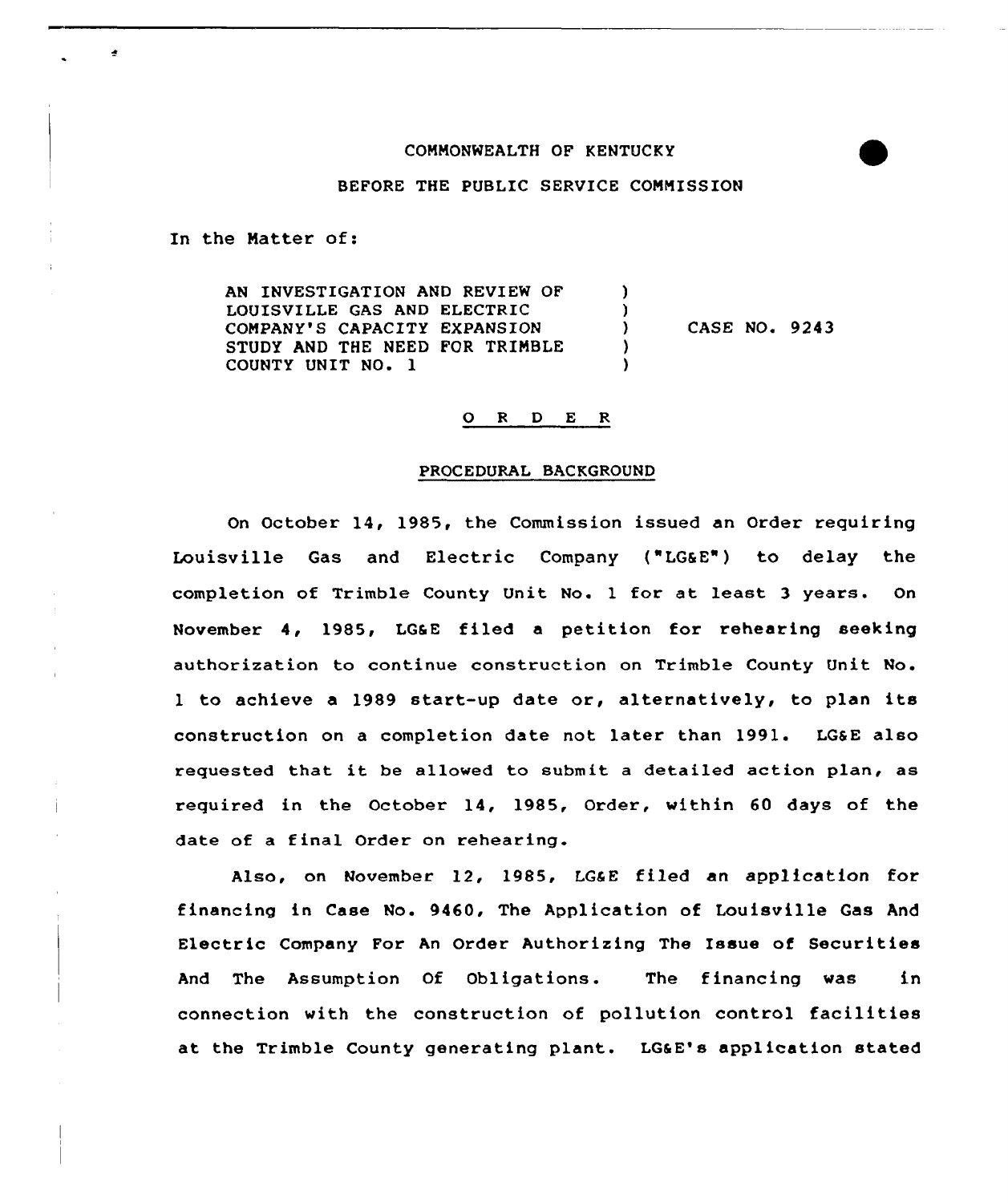that the proposed financing is conditioned upon the Commission's establishment of a date certain for LGGE's completion of the Trimble County generating plant. In a January 3, 1986, Order in the financing case, the Commission ordered that LGaE's financing application be continued generally until the issue of a completion date for Trimble County Unit No. 1 is resolved.

 $\mathbf{r}$ 

On November 25, 1985, the Commission issued an Order granting LG&E's request for rehearing on the issue of its need for a date certain to use in planning its construction of Trimble County Unit No. 1 and to obtain tax-exempt financing. All parties were given until January 6, 1986, to file comments on the appropriateness of establishing a date certain for the completion of Trimble County Unit No. 1 construction.

By January 6, 1986, the Commission had received comments from LGSE, the Attorney General's Utility and Rate Intervention Division ("AG"), and the Consumer Advocacy Groups ("CAG"). The Kentucky Industrial Utility Customers ("KIUC") filed comments on January 2Q, 1986< after the Commission had granted two motions for extension for KIUC.

# Summary Of Comments

All of the intervenors were opposed to the granting of a date certain to LG&E for completion of Trimble County Unit No. 1. KIUC's position was that there were "no changed conditions which should cause the Commission to set a date certain as called for by LGSE." (Comments of KIUC, page 3.) CAG's comments were that the requests for a date certain and approval for the sale of bonds be denied and that the Commission "move ahead as quickly as possible

 $-2-$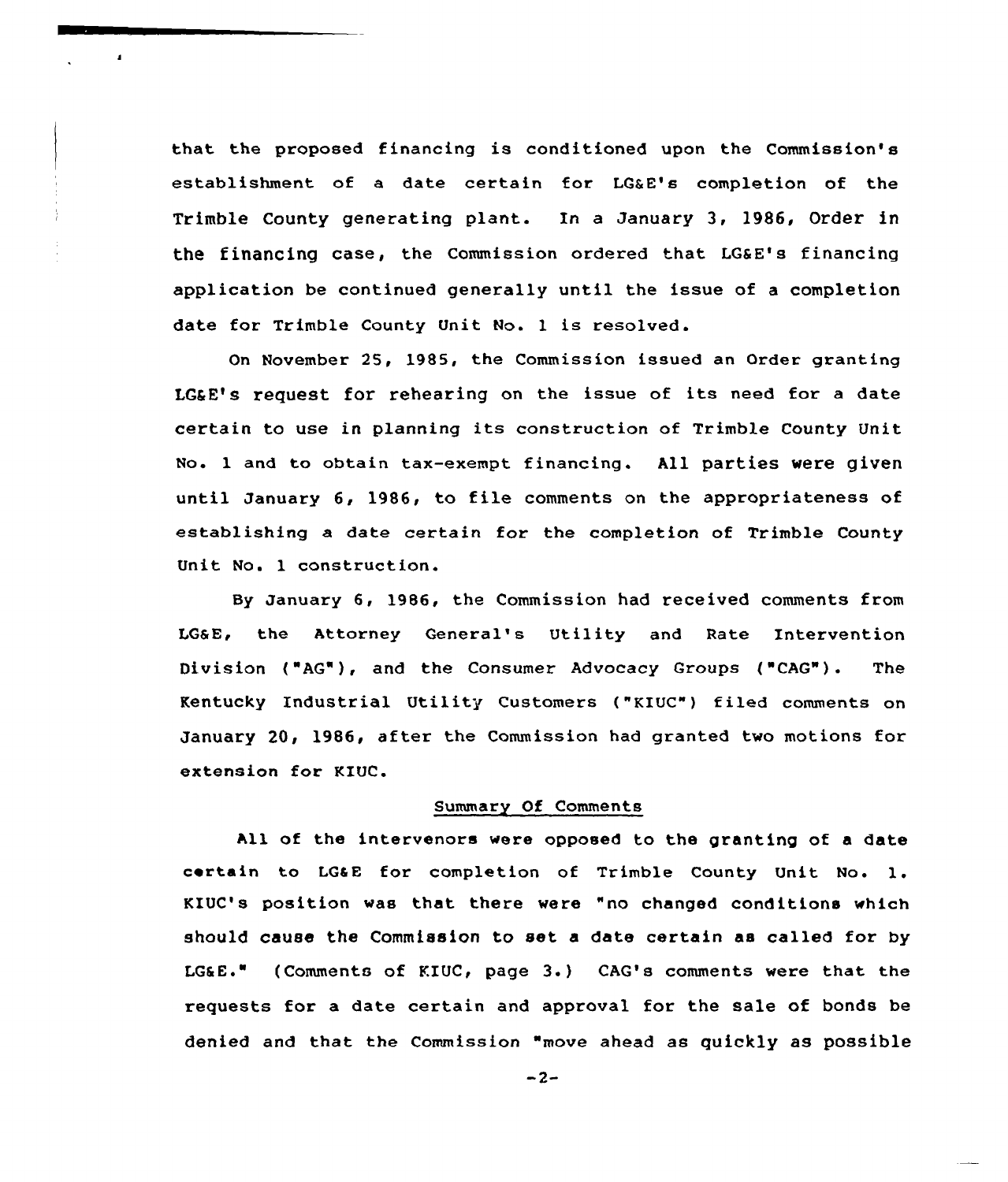with an investigation of statewide electric needs to determine if there is <sup>a</sup> need for Trimble County." (Comments of CAG, page 3.) The AG's position was that the Trimble County unit is not needed and therefore neither a date certain should be granted nor should the approval for the financing. The AG further argued that granting a date certain would be tantamount to approving the unit and to do so "would represent an abdication of Commission responsibility to review the Unit after its completion and prior to inclusion in the Company's rate base in order to insure that it represents <sup>a</sup> prudent and useful facility." (Comments of AG, page  $10.$ 

 $\sim$   $\sim$   $\alpha$ 

LGaE raised three points in its comments. The first point was that the uncertainty resulting from the lack of a specific date for planning Trimble County's completion will increase construction costs to the detriment of LG6 E's ratepayers. To support this point, LG&E discussed its concerns related to work force planning, existing contracts, deterioration of equipment, increased costs of materials and labor, and environmental and regulatory changes. LG&E's second point was that a December 1990, completion date is necessary to take advantage of tax benefits as proposed in pending tax legislation. LG&E's third point was that a completion date of December 1990, is a good compromise to balance LGSE's allegiance to its ratepayers and the Commission's broader constituency which includes all of Kentucky's ratepayers.

 $-3-$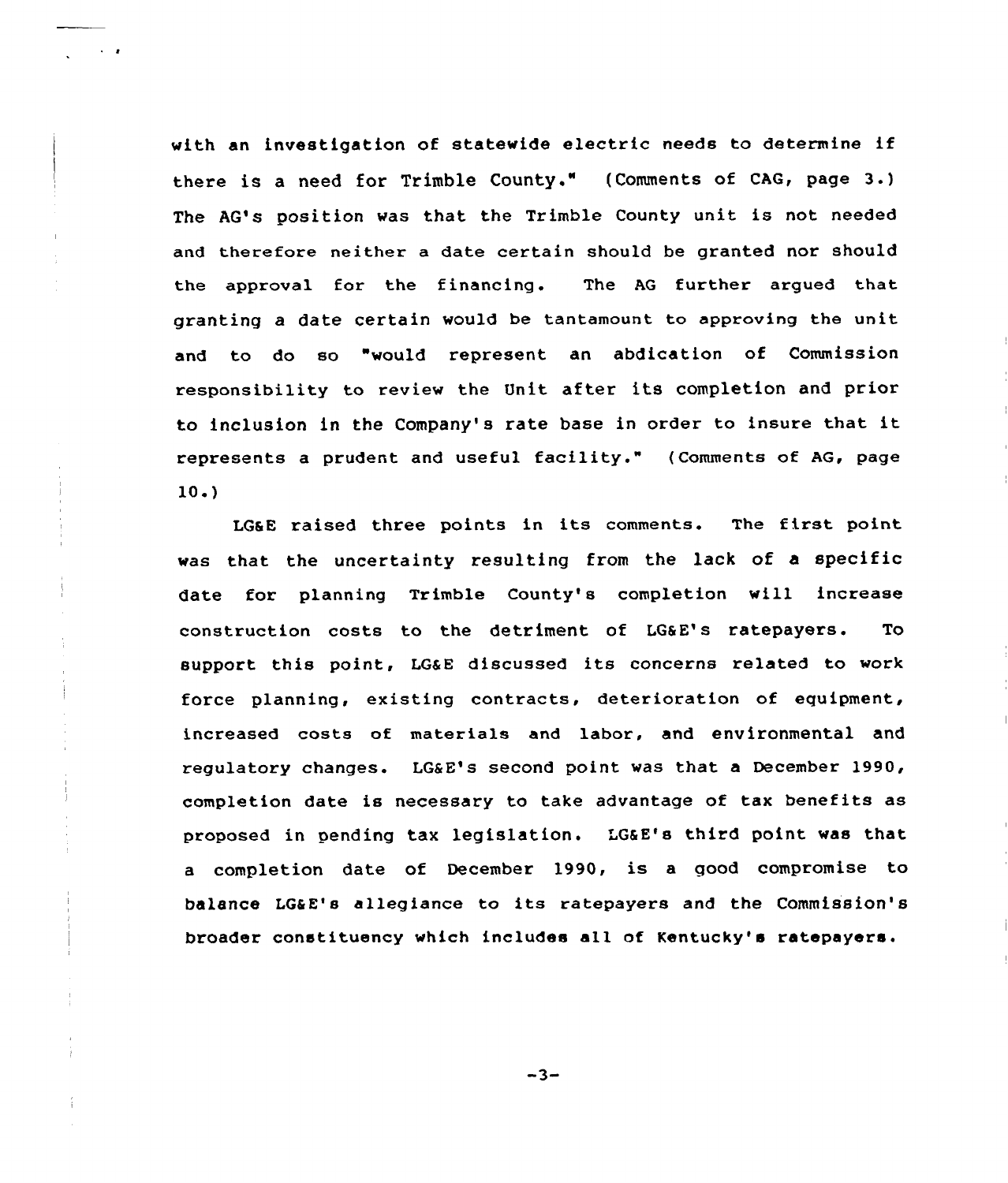# Commission Concerns

 $\ddot{\phantom{0}}$ 

Two of the issues raised in the comments of the parties have particularly concerned the Commission. On the one hand are LQSE's comments pointing out a very practical need for a date certain for internal use in planning and budgeting, and for external use in reporting projected construction and financial information. On the other hand is the AG's argument that granting a date certain is tantamount to granting approval for Trimble County Unit No. l and would foreclose the Commission from future review and rate-base treatment of the facility.

### Findings

After careful consideration, the Commission finds that the granting of a date certain for the purposes set forth herein would not obviate the Commission's responsibility to continually monitor the need for Trimble County nor would it represent an abdication of the Commission's duty to review the Unit, should it be completed, to determine whether it is <sup>a</sup> used and useful facility and that all or some portion of it should be included in the rate base. In fact, the Commission finds that <sup>a</sup> continual monitoring and regular review of the need for Trimble County is warranted.

LG&E indicated in its comments that the Commission should take administrative notice that circumstances change and that such changes could affect the need and timing of Trimble County. LG6E identified examples of changed circumstances that could affect the need and timing of Trimble County. For instance, LGaE pointed out that since the Commission's Order of October 14, 1985, Toyota has announced its decision to locate in Georgetown, Kentucky. As <sup>a</sup>

 $-4-$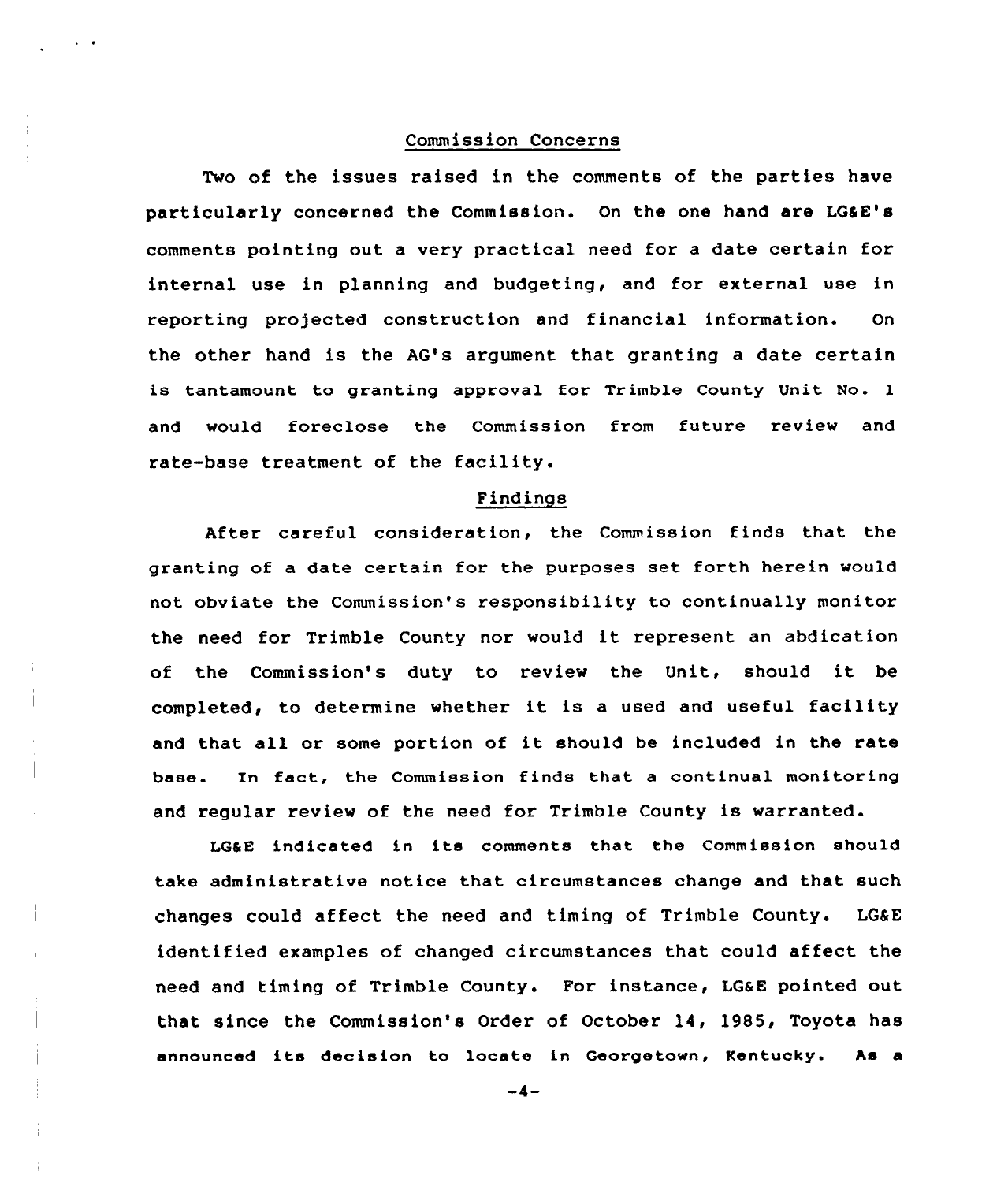result the statewide demand for power may increase as Toyota and the related support industries locate in Kentucky. In its January 6, 1986, comments LG&E noted that proposed tax reform bills should be considered. The Commission is aware that. tax legislation continues to be proposed and debated by Congress. Also LG&E pointed to the apparent success of Big Rivers Electric corporation to sell some of the Wilson capacity. Unfortunately, the Big Rivers' sales have not materialized as planned.

To further illustrate that circumstances change, the Commission takes administrative notice of three other recent pieces of information. First, LG&E's peak demand in 1985 was reported in LGaE's Annual Report 1985 on page <sup>1</sup> as 1,812 megawatts. This compares to a base forecast of 1,879 megawatts, high forecast of 1,909 megawatts and low forecast of 1,859 megawatts as presented in Exhibit 22 of LG&E's Load Forecast prepared by Stone and Webster. Second, LG&E is in the midst of a major scrubber rehabilitation program on several of its generating units. As described on page 6 of LG&E's Annual Report 1985, this program is "intended to improve both the efficiency and the availability for service of the scrubbers." Third, Kentucky Utilities Company has recently announced the cancellation of a planned 600 megawatt unit in Hancock County. These are just three other examples of changes that could either decrease or increase the need for and timing of Trimble County Unit No. l.

Further, the Commission intends to immediately establish a case docket for the purpose of investigating and implementing the statewide planning alternatives discussed in the Order entered

 $-5-$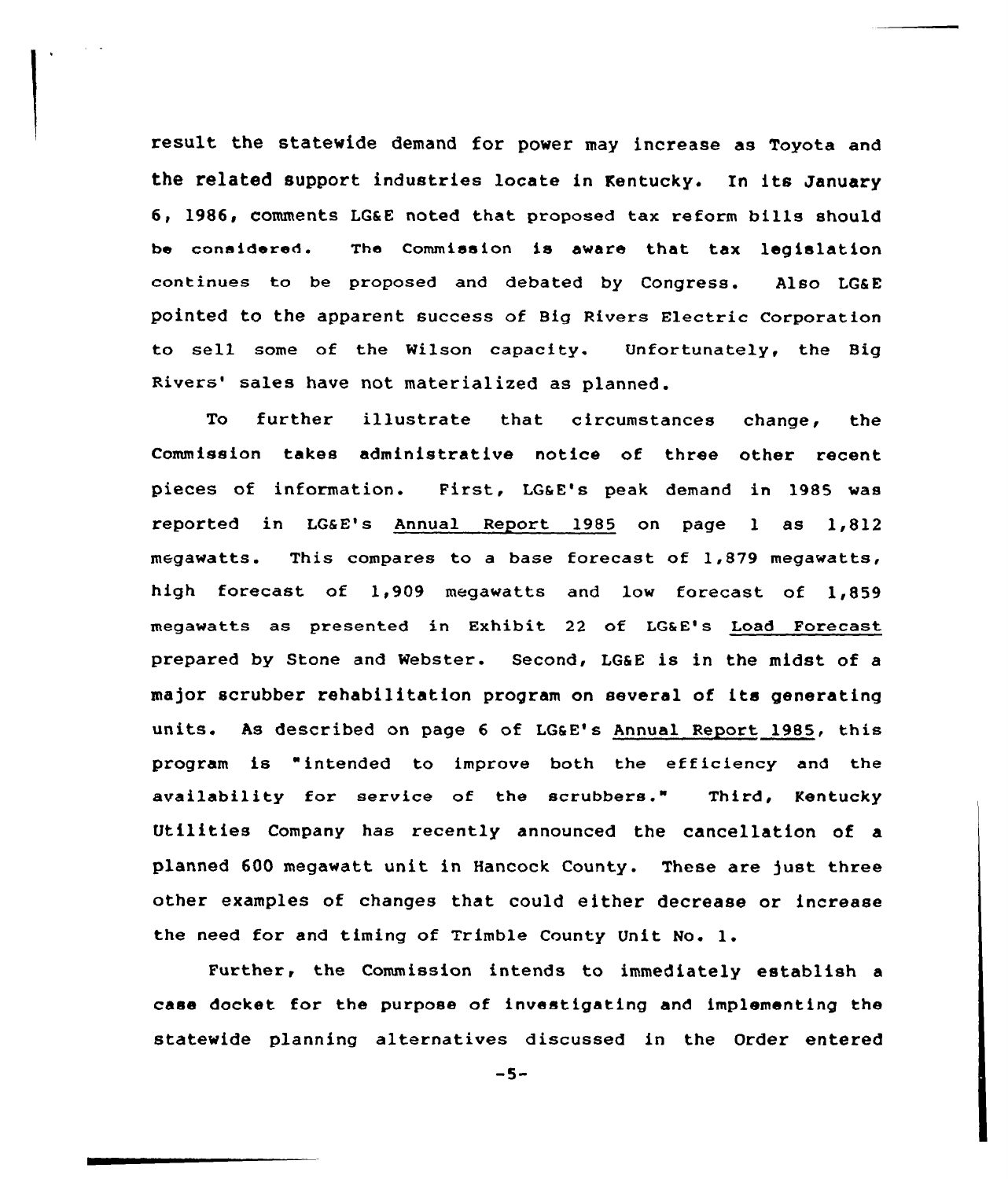October 14, 1985, in this proceeding. The Order stated at page 22, "Once Trimble County is completed, the alternatives to develop a more comprehensive, statewide view of planned electric capacity additions will be severely limited and the opportunities to realize any of the associated benefits will be foregone. Thus, the Commission vill take advantage of this period of delay to investigate planning alternatives from a statevide perspective." In its Petition for Rehearing filed November 4, 1985, LG&E acknowledged the potential benefit of the Commission's plan, when it stated at page 22, "With the additional time available ta us, we ean search for solutions to common problems and then commit ourselves to implementing those solutions." The results of the statewide planning study should also be considered in evaluating the need and timing for Trimble County Unit No. 1.

 $\sim 10^{-11}$   $\sigma$ 

Accordingly, the Commission finds that it must continue to monitor and review the Trimble County situation given the constant changes in circumstances which will affect this power plant. LG6 <sup>E</sup> should file <sup>a</sup> detailed action plan for implementing the delay. Also, LG&E shall continue to file monthly reports to the Commission detailing the activity at the site. In addition, these reports should include information concerning any changes in circumstance that might affect the in-service date in Trimble County Unit No. 1, including, but not limited to, budget revisions, scrubber improvements, load forecasts, and results from the statewide planning study. When appropriate, updated printouts from the Electric Generation Expansion Analysis System ("EGEAS") should be included. Also the Commission finds that in

 $-6-$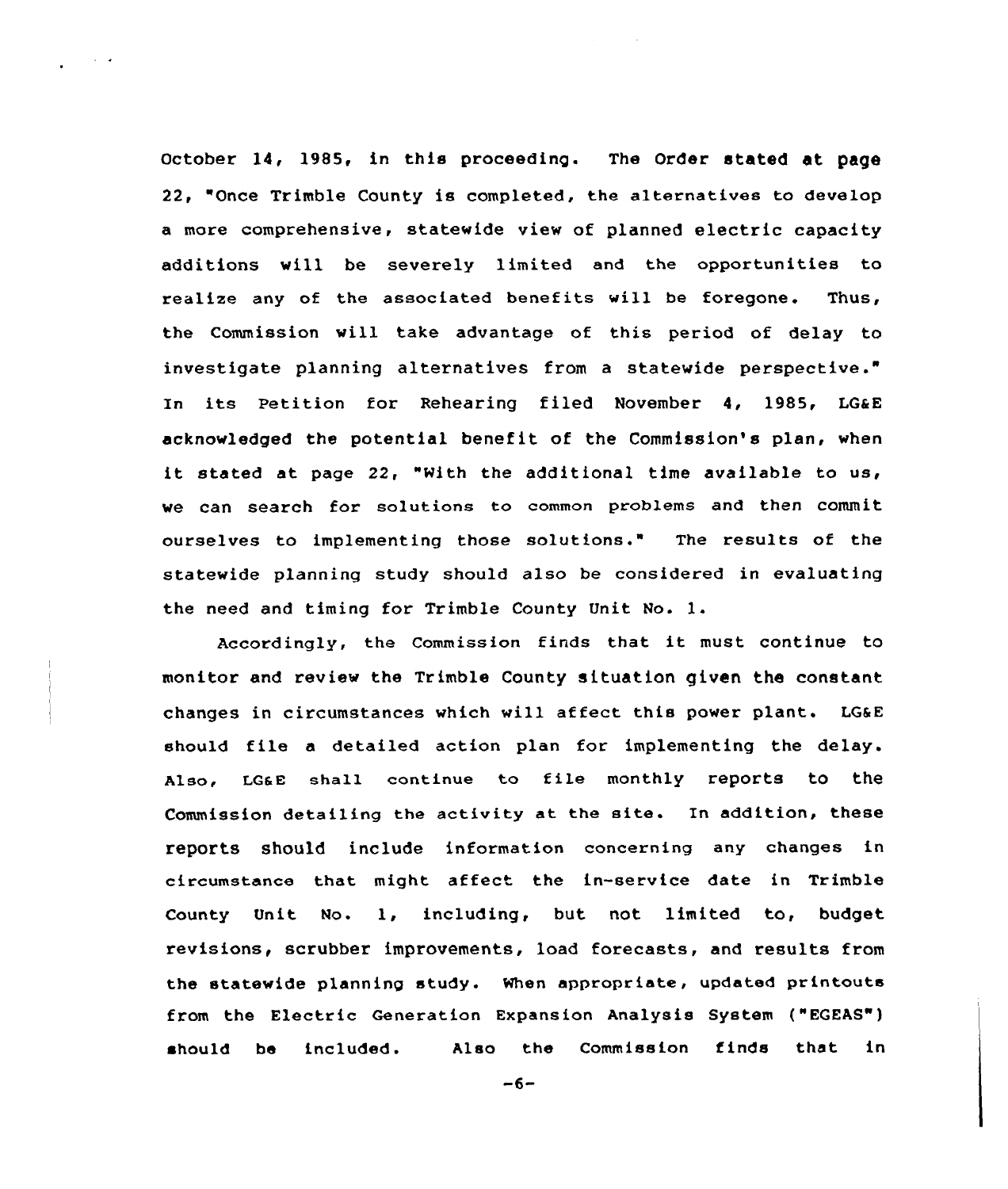approximately one year a docket should be initiated by the Commissian to allaw for a formal review of the current status of the Trimble County plant.

Further, the Commission af firms the finding in its October 14, 1985, Order that the completion of Trimble County Unit No. <sup>1</sup> should be delayed at least 3 years to July 1991. However, the Commission also recognizes LG&E's need for a date certain to use for planning, budgeting and reporting purposes, and therefore the Commission finds that the date of July 1991, is appropriate for these purposes. The Commission also places LG&E on notice that this date does not preclude further review or regulatory rate-base treatment of Trimble County Unit No. l.

# ORDERS

IT IS THEREFORE ORDERED that the Order entered October 14, 1985, is modified to the extent that LG&E shall delay the completion of Trimble County Unit No. <sup>1</sup> until at least July 1991, and shall use the July 1991, date for planning, budgeting and reporting purposes.

IT IS FURTHER ORDERED that LG&E shall provide within 60 days of the date of this Order a detailed action plan in response to the Commission's directive that the construction of Trimble County Unit No. 1 be delayed.

IT Is FURTHER oRDERED that LG&E shall continue to file monthly reports detailing the activity at the Trimble County site. The report shall include information concerning any changes in circumstance that might affect the in-service date in Trimble County Unit No. 1, These changes should include, but not be limited to, budget revisions, scrubber improvements, load

 $-7-$